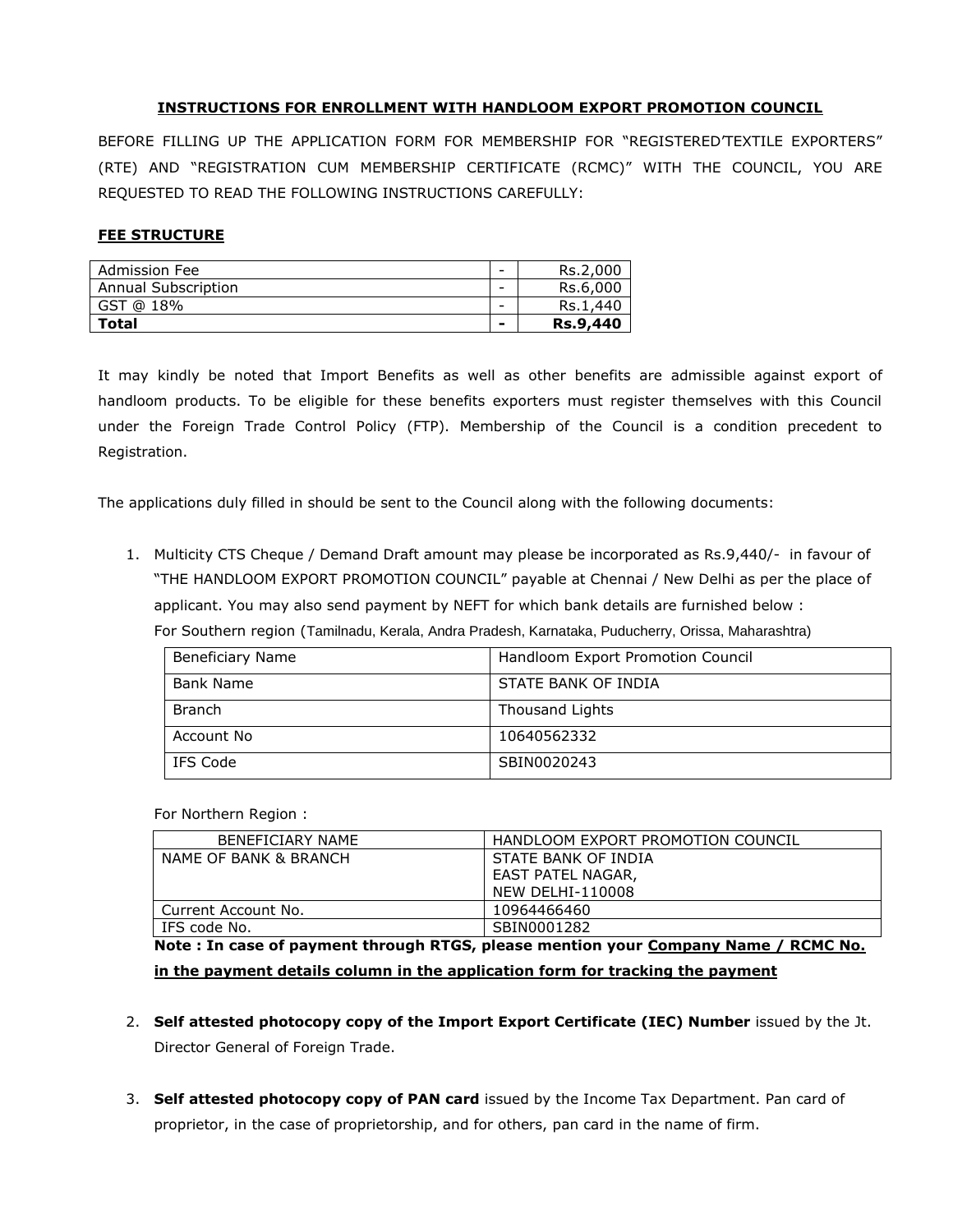- 4. In the case of **Partnership firm**, **a self attested photocopy of the entire Partnership Deed**.
- 5. In the case of Joint Stock Company or a Society of any other Corporate Body, a resolution by the Board of Management of the Corporate Body agreeing to apply for RTE. The resolution should be in the following manner and on letter head of the company/Society. It has to be submitted a self attested copy of Article of Association or Bye-laws as applicable.

Extract of Resolution the Board of Directors Resolution meeting held at\_\_\_\_\_\_\_\_\_\_\_\_\_ On\_

- - - - - - - - - - - - - - - - - - - - - - - - - - - - - - - - - - - - - - - - - - - - - - - - - - - - - - - - - - - -

Resolved that Shri \_\_\_\_\_\_\_\_ Director/official \_\_\_\_\_\_ be and is hereby nominated as authorized representative under and for the purpose of membership/RTE rules of The Handloom Export Promotion Council.

"Further resolved to agree to apply for membership of the Council and abide by the rules of the Membership/RTE.

Date & seal Signature

other than the nominated Director

- 6. According to the Articles of Association of the Council, you have to nominate an authorized representative as indicated below
	- a) Only **one of your partners** in case yours is a **PARTNERSHIP FIRM** and the same should be attested by any other partner than the nominated authorized representative.
	- b) **Only the Proprietor/Proprietix** should be self nominated in the case of **PROPRIETORY CONCERN**.
	- c) Only one of the Directors/Official should be nominated as the authorized representative in the case of limited companies, Joint Stock Companies and Cooperative Societies etc.

Specimen Signature of the nominated authorized representative should be duly filled-in as per the instructions given in **Specimen Signature Form**.

7. Please state specifically whether you want to get yourself registered as MERCHANT EXPORTER/ MANUFACTURER EXPORTER/MERCHANT CUM MANUFACTURER EXPORTER. **In case of Manufacturer Exporter/MERCHANT CUM MANUFACTURER**, you should produce a Self attested photocopy copy of certificate to the effect that you are a Manufacturer of handloom fabrics and made-ups either from the **State in-charge of Handloom of your area or from the SSI authority**. If you are getting the manufacturer exporter certificate from Udyog Aadhar, please ensure that your certificate is indicating "handloom Products", If not, please get an affidavit (format may get from Council) in Rs.10/- stamp paper duly attested by a Notary Public.

Please submit the application duly filled in and signed along with the documents required mentioned above (Southern region exporters to HEPC, Chennai and Northern region exporters to HEPC, Regional Office, New Delhi) so as to take immediate action for issuing the Registered Textile Exporter (RTE) Certificate and Registration cum Membership Certificate (RCMC) within 2 weeks.

**Please visit the link [http://rcmc.hepcindia.com/portal/welcome/online\\_rcmc](http://rcmc.hepcindia.com/portal/welcome/online_rcmc) for membership registration.**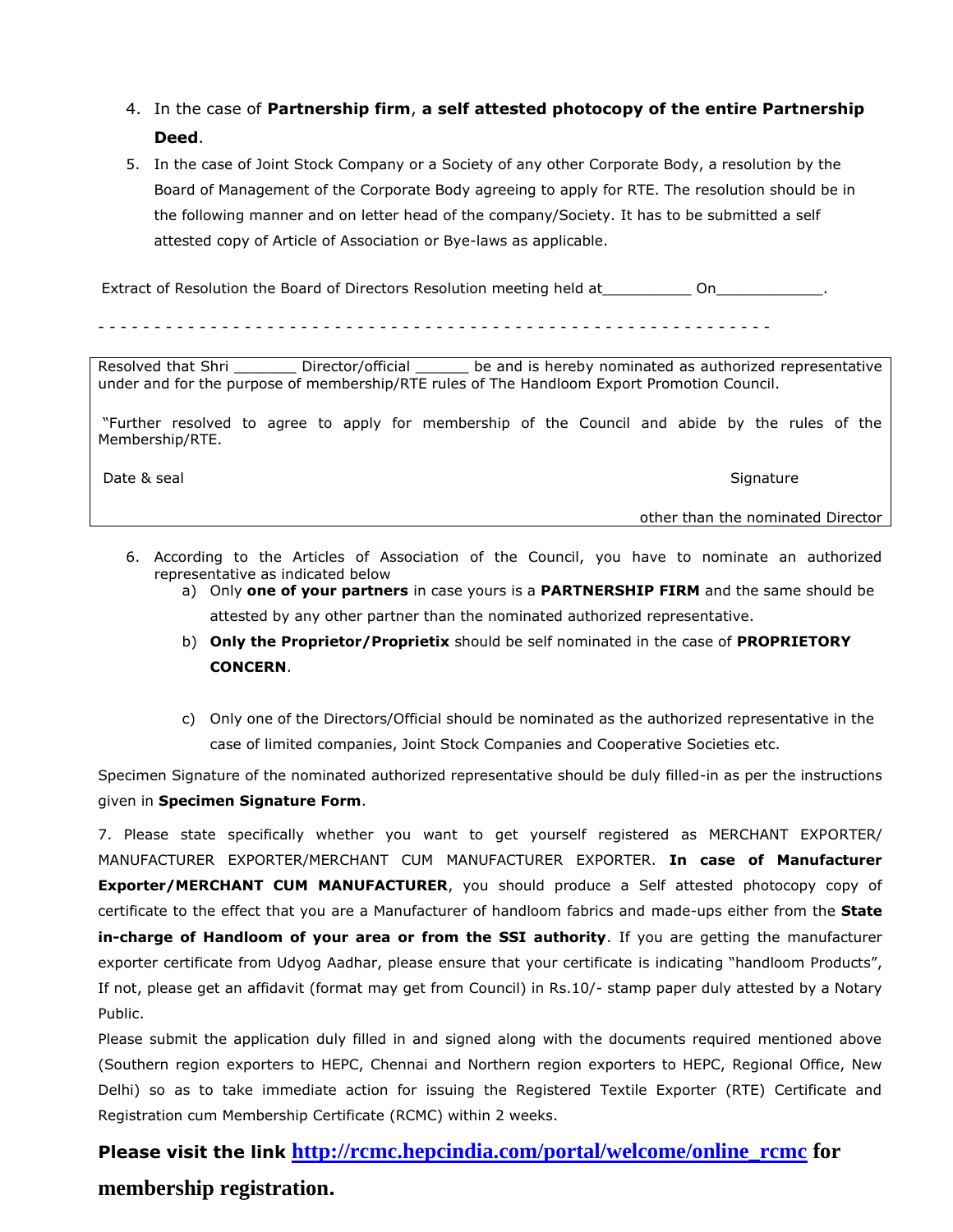# **FORM OF APPLICATION FOR REGISTRATION (REGISTERED TEXTILE EXPORTER (RTE) & REGISTRATION CUM MEMBERSHIP CERTIFICATE (RCMC))**

To, The Executive Director, **The Handloom Export Promotion Council,**  34, Cathedral Garden Road, Nungambakkam, Chennai - 600034

Dear Sir,

 Kindly register us as Merchant exporter/ Manufacturer exporter/Merchant Cum Manufacturer exporter of the export product(s) mentioned below:

| 1.               | Name of the applicant firm (In                 |                       |
|------------------|------------------------------------------------|-----------------------|
|                  | <b>Block letters</b> )                         |                       |
| 2.               | (i) Address of the applicant                   |                       |
|                  | firm in Block letters :                        |                       |
|                  | (Registered Office in case of                  |                       |
|                  | Limited Companies and the                      |                       |
|                  | Head Office for others)                        |                       |
|                  | Phone No.(Landline & Mobile                    |                       |
|                  | with std code)                                 |                       |
|                  | E-mail                                         |                       |
|                  |                                                |                       |
|                  | Website                                        |                       |
|                  |                                                |                       |
|                  | (ii) Name & address of the<br>branches, if any |                       |
|                  |                                                |                       |
|                  |                                                |                       |
|                  |                                                |                       |
|                  |                                                |                       |
|                  | (iii) Name and address of the                  |                       |
|                  | factory                                        |                       |
|                  |                                                |                       |
| 3.               | Date of Establishment (As per                  |                       |
|                  | IE Code-Date of issue of IE                    |                       |
|                  | code)                                          |                       |
| 4.               | Annual Export turnover                         |                       |
| $\overline{5}$ . | $(i)$ IEC No.                                  |                       |
|                  | (ii) Date of Issue                             |                       |
|                  | (iii) Issuing Authority                        |                       |
|                  | (Attach self attested copy)                    |                       |
| 6.               | <b>Payment Details</b>                         |                       |
|                  |                                                | Online transfer No dt |
| 7.               | (i) State Whether Manufacturer                 |                       |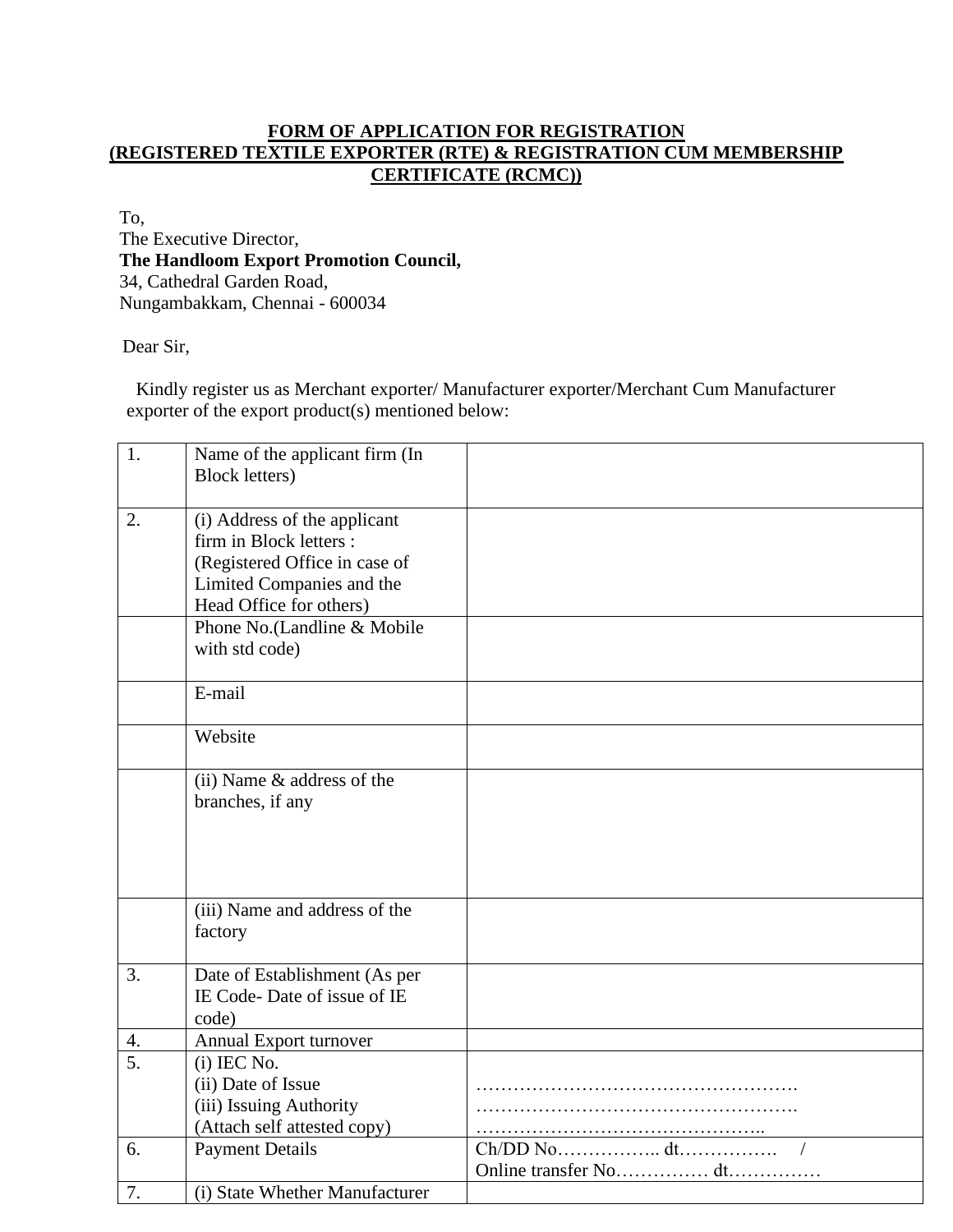|     | Exporter / Merchant Exporter /                                                           |                                                                                                |
|-----|------------------------------------------------------------------------------------------|------------------------------------------------------------------------------------------------|
|     | Merchant Cum Manufacturer                                                                |                                                                                                |
|     | of Handloom Products                                                                     |                                                                                                |
|     | (ii) If the registration is                                                              |                                                                                                |
|     | required as a manufacturer                                                               | Date of issue                                                                                  |
|     | exporter SSI                                                                             |                                                                                                |
|     | Registration/Industrial                                                                  |                                                                                                |
|     | Licence/ IEM/Udyog Aadhar                                                                |                                                                                                |
|     | (Attach self attested copy)                                                              |                                                                                                |
|     | (iii) EH/TH/STH/SSTH/SHE/                                                                | Certificate No                                                                                 |
|     | ISEH/ISSEH                                                                               |                                                                                                |
|     | (iv) If status holder :                                                                  | Certificate No                                                                                 |
|     | (Category)                                                                               |                                                                                                |
| 8.  | Income Tax PAN No.(attach                                                                |                                                                                                |
|     | self attested copy                                                                       |                                                                                                |
| 9.  | <b>GST</b> Registration No.                                                              |                                                                                                |
| 10. | (i) Name of export product(s)                                                            |                                                                                                |
|     | for which registration is                                                                |                                                                                                |
|     | required                                                                                 |                                                                                                |
|     | (ii) Main line of business of                                                            |                                                                                                |
|     | applicant                                                                                |                                                                                                |
| 11. |                                                                                          | I / We hereby agree, if enrolled, to become a member/RTE of the Handloom Export                |
|     |                                                                                          | Promotion Council and undertake to confirm to and be bound by the Memorandum and               |
|     |                                                                                          | Articles of Association and the rules for membership of the Council in force from time to time |
|     |                                                                                          | prior to ceasing to be a member/RTE whether by resignation or otherwise.                       |
| 12. |                                                                                          | I hereby solemnly delate that the above stated information is true and correct and I           |
|     |                                                                                          | undertake to abide by the FT (D&R) Act, 1992 and the provisions under FTP.                     |
| 13. |                                                                                          | I/we hereby solemnly declare that the above stated information is true and correct. I/we       |
|     | undertake, without any reservations, to:                                                 |                                                                                                |
|     | (a) abide by the terms of the registration certificate granted to us on all our exports; |                                                                                                |
|     | (b) agree to abide by any code of conduct that may be prescribed;                        |                                                                                                |
|     | (c) agree to abide by export price condition that may be stipulated by the Registering   |                                                                                                |
|     | Authority;                                                                               |                                                                                                |
|     | (d)                                                                                      | furnish, without fail, monthly returns of exports including NIL returns to the                 |
|     | Registering Authority by 15thday of the following the quarter.                           |                                                                                                |
| 14. |                                                                                          | We further understand that our registration is liable to be cancelled in the event of breach   |
|     | of any of the undertakings mentioned above.                                              |                                                                                                |
| 15. |                                                                                          | I solemnly declare that I have applied to the Export Promotion Council which pertains to       |
|     |                                                                                          | our main line of business. In case I have applied to any other Council, the application has    |
|     |                                                                                          | been made within the purview of the provisions of para 2.94 of the Handbook of procedures      |

Yours faithfully,

(Signature)

Place : ………………

Date : ………………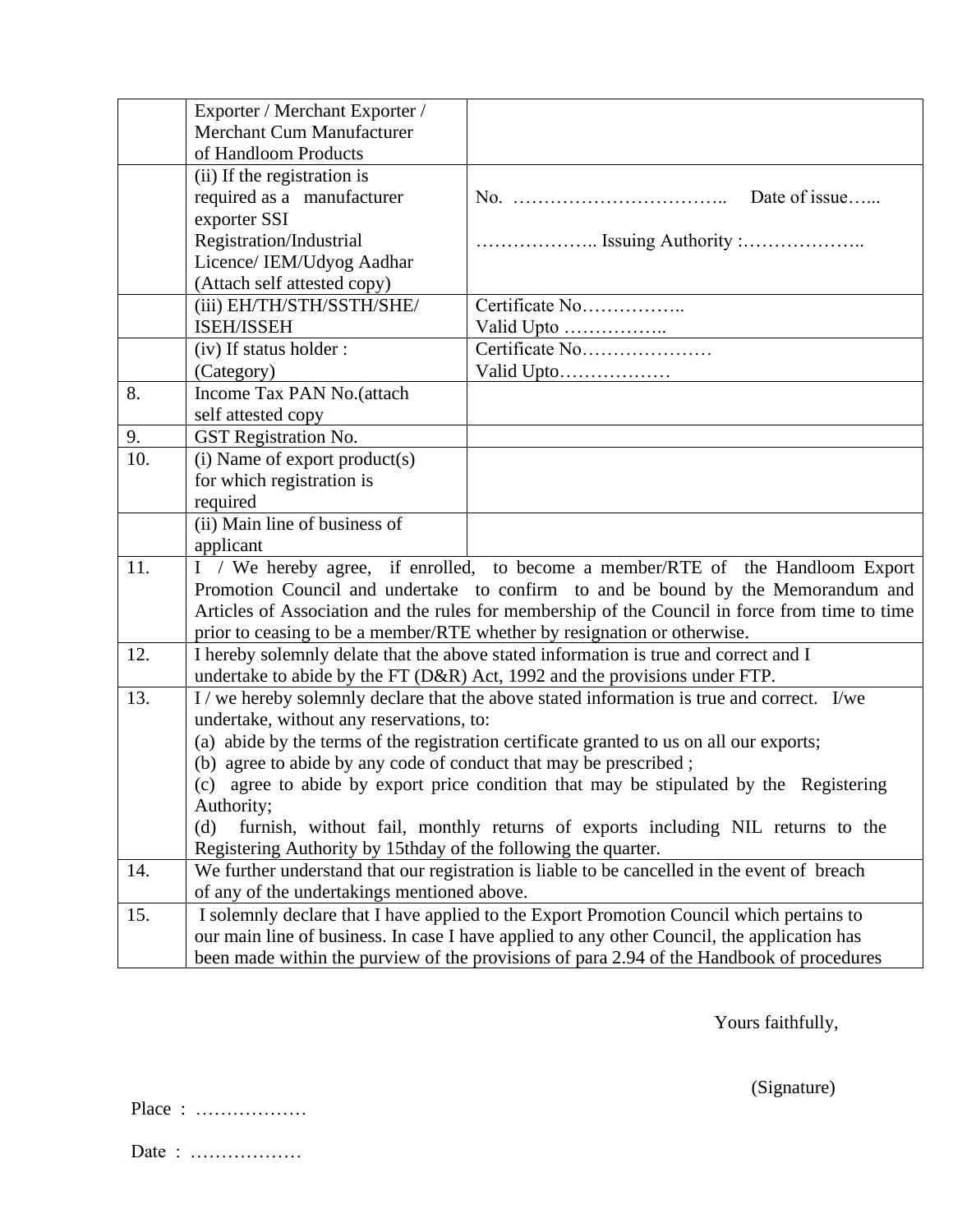#### **SPECIMEN SIGNATURE FORM**

|    | Name of the firm & Address           |  |
|----|--------------------------------------|--|
|    |                                      |  |
| 2. | Nature of the firm: Proprietory/     |  |
|    | Partnership / Joint Stock            |  |
|    | Company/Society/Karta                |  |
| 3. | (i) Name of the nominated Authorized |  |
|    | Representative                       |  |
|    | (ii) Mobile No. of nominated         |  |
|    | <b>Authorized Representative</b>     |  |
|    | (iii) E-mail id of nominated         |  |
|    | <b>Authorized Representative</b>     |  |
| 4. | Specimen signature of the nominated  |  |
|    | Authorized Representative            |  |
|    |                                      |  |

## **(Signature of Partner/Director other than the nominated authorized representative with seal )**

In the case of Proprietory concern, only the Proprietor shall be nominated as the authorised Representative and not anybody else. The specimen signature of proprietor need not be attested.

## **PARTNERSHIP CONCERN (Self attested copy of partnership deed to be enclosed)**

We the partners of M/s………………………………………………………………………… hereby give the consent to the appointment of Shri ......................……………………….. as our authorized Representative under and for the purpose of membership rules of **The Handloom Export Promotion Council.** 

| <b>Name</b> | <b>Signature</b> |
|-------------|------------------|
|             |                  |
|             |                  |
|             |                  |
|             |                  |
|             |                  |